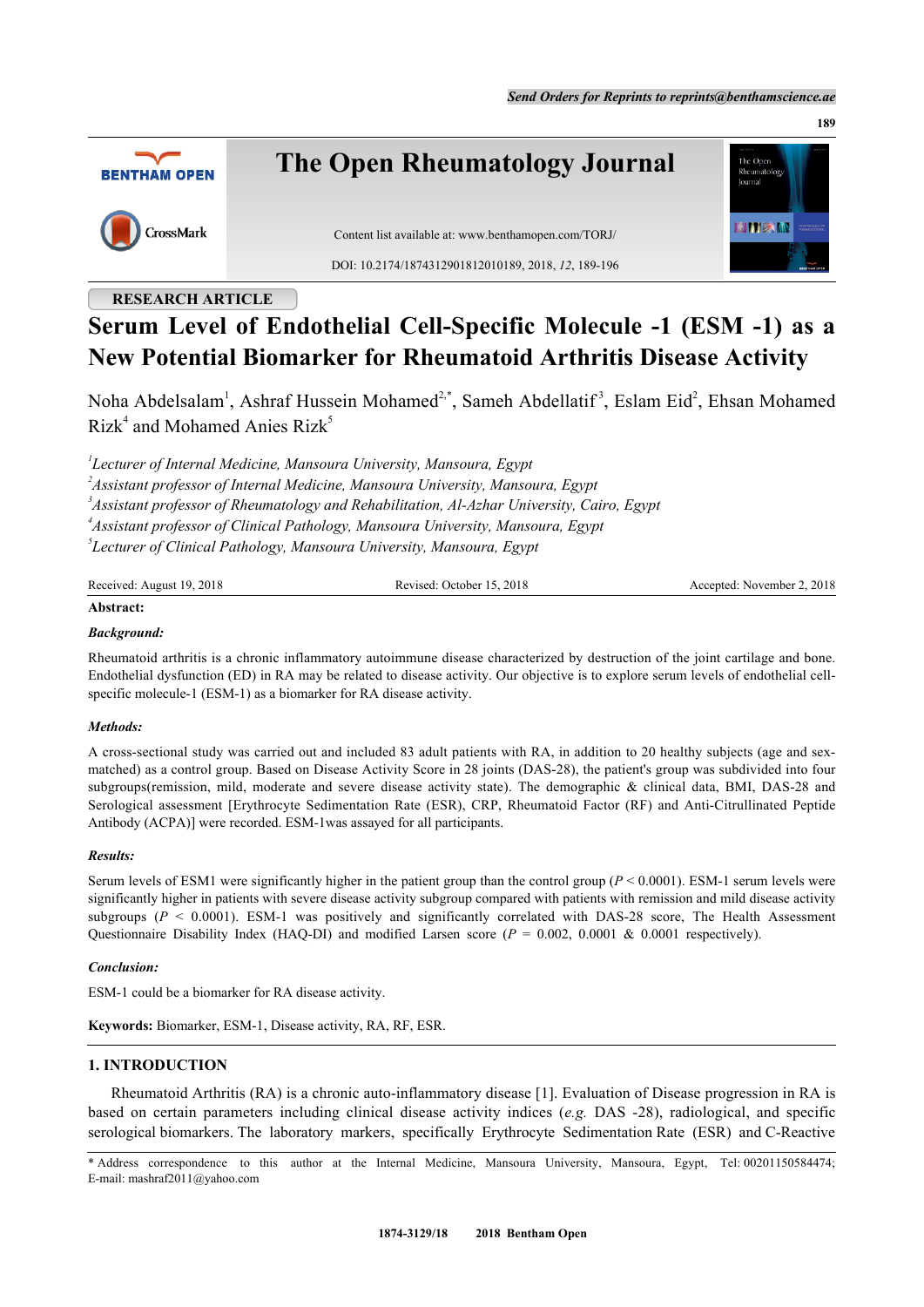Protein (CRP), are not specific and are influenced by several other variables [[2\]](#page-5-1). Endothelial cells play a vital part in the initiation of the inflammatory process [\[3](#page-5-2)]. Endothelial Dysfunction (ED) in RA may be linked to the Functional defect of endothelial progenitor cells, which are included in vasculogenesis and vascular repair [\[4\]](#page-6-0). However, the exact pathophysiological mechanisms of ED in RA are still ill-defined [\[5](#page-6-1)]. Definitely, numerous markers of endothelial cell abnormalities are linked with the inflammatory progression seen in RA [\[6](#page-6-2)]. Endothelial cell-specific molecule-1 (ESM-1) is a significant immunoregulator glycoprotein secreted by endothelial linings of the lungs and kidneys [[7,](#page-6-3) [8](#page-6-4)] and can be detected in healthy persons [[9\]](#page-6-5). ESM-1 is used as a biomarker for endothelial cell dysfunction [\[10,](#page-6-6) [11\]](#page-6-7) and has been identified as a key player in inflammatory conditions [[12](#page-6-8) - [14\]](#page-6-9). Levels of ESM-1 were elevated in synovial tissue of RA patients causing angiogenesis and share in pannus formation [[15\]](#page-6-10). Whether serum levels of ESM-1 are associated with endothelial dysfunction or disease activity in patients with RA, at this point, we were targeting to explore serum levels of ESM-1 as a new potential biomarker for RA disease activity.

#### **2. METHODS**

Our cross-sectional study was designed to include 83 adult patients with RA from OPC of rheumatology and immunology clinic, Mansoura University hospitals from June to Dec. 2016 (RA patients were identified who satisfied the 2010 ACR diagnostic criteria) [[16\]](#page-6-11). Exclusion criteria included the history of cancer, any history of cardiovascular disorders, hematological abnormality, any acute or other infection, a granulomatous chronic disease, Inflammatory Bowel Diseases (IBD), a metabolic disease, other autoimmune disorders, DM and anti-TNF usage (anti-TNF therapy). The study protocol had an approval from the Ethics Committee of the School of Medicine, Mansoura University (R1/16.10.06). The study cohort was divided into four subgroups according to DAS-28 score: 15 patients in remission (ACR/EULAR 2011 remission criteria [[17\]](#page-6-12) (DAS-28 < 2.6), 15 patients with low disease activity (DAS28: 2.6 --3.2), 38 patients with moderate disease activity (DAS-28: 3.2--5.1) and 15 patients with high disease activity (DAS-28 > 5.1). In addition to 20 age and sex matched healthy subjects, were included as a control group. All demographic & clinical data, BMI, Disease Activity Score in 28 joints (DAS-28) and Serological assessment comprised Erythrocyte Sedimentation Rate (ESR), CRP, Rheumatoid Factor (RF) and Anti-Citrullinated Peptide Antibody (ACPA) were recorded. The Health Assessment Questionnaire Disability Index (HAQ-DI) was consisted of 20 questions regarding the limitations patients experience in performing daily physical activities [[18](#page-6-13)] which were assisted for all patients in the same visit. Patients were asked how difficult it is to perform an activity on a scale of 0 (without any difficulty) to 3 (unable to do). Patients are also asked whether they need assistance or aids for the activity. X-ray scoring for disease activity using the modified version of the Larsen method [\[19\]](#page-6-14) was evaluated by rheumatologist and radiologist who assessed joint damage on plain films of the hand or wrist taken at the time of the study. This method analyses plain films of eight proximal interphalangeal joints, two interphalangeal thumb joints, 10 metacarpophalangeal joints, and both wrists. The degree of joint damage was rated as follows: grade 0, normal; grade 1, soft tissue swelling, joint space narrowing, and subchondral osteopenia; grade 2, bone erosion with destruction of  $\leq 25\%$  of the joint space; grade 3, 26% to 50% joint space destruction; grade 4, 51% to 75% destruction; and grade 5, > 75% destruction of the joint space. The sum of all scores equaled 110 points.

Serum samples were collected from the patients and controls in order to assay ESM-1. RF IgM was measured by nephelometry, with a level of 20 IU/ml considered positive. ACPA was measured using an enzyme-linked immunosorbent assay with a level of 5U/ml considered positive. ESR and CRP (high sensitive) were measured immediately after blood collection.

## **2.1. Quantitative Determination of ESM-1 by ELISA Technique.**

#### *2.1.1. RF Positive Serum Samples Oreparation*

To neutralize the effect of RF antibodies, HeteroBlock (omega Biologicals) reagent was added to the serum samples with positive RF antibody to block and neutralize it (blocking agent) according to manufacturer's instructions.

Quantification of Human Endothelial Cell-Specific Molecule -1 levels in the sera of all studied subjects was performed by sandwich ELISA technique using a commercially available Enzyme-linked Immunosorbent Assay Kit for Human ESM1 (*Cloud-Clone Corp., Wuhan, CHINA*). The sera were collected and stored at -20°C to -80°C. All the reagents were brought and the samples were centrifuged again after thawing before the assay. It is recommended that all samples and standards should be assayed in duplicate. 100μL of Standard, Blank, or Sample per well were added. The blank wells were added with Reference Standard & Sample diluent. The plate were covered with sealer. The samples were then incubated for 90 minutes at 37°C. The liquids were then removed from each well, but the sample were not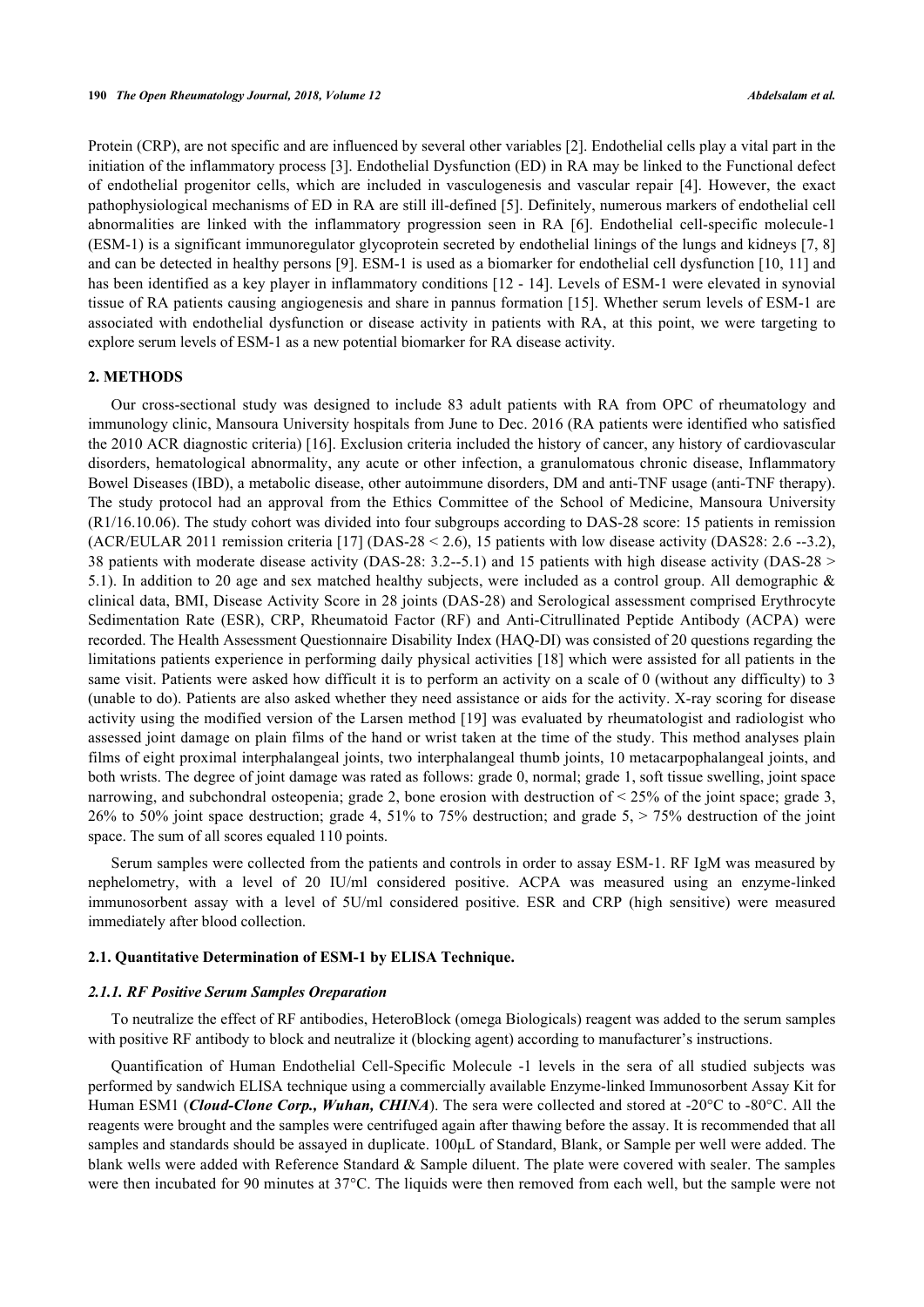washed. Immediately, 100μL of Biotinylated Detection Ab working solutions were added to each well, then were covered with the Plate sealer. Gently, the plate were tapped to ensure thorough mixing, followed by incubation for 1 hour at 37°C. Each well was aspirated and washed, repeating the process three times. Washing was conducted by filling each well with Wash Buffer (approximately 350μL). After the last wash, remaining Wash Buffer was removed by aspirating or decanting. Add 100μL of HRP Conjugate working solution to each well. Cover with the Plate sealer, followed by incubation for 30 minutes at 37°C. The wash process was repeated for five times as conducted in step 3. 90μL of substrate solution were added to each well and covered with a new Plate sealer, followed by incubation for about 15 minutes at 37°C. The plate were protected from light. 50μL of Stop Solution were added to each well, which turned the color to yellow immediately. The order to add stop solution should be the same as the substrate solution. The Optical Density (OD value) of each well was determined at once, using a micro-plate reader set to 450 nm. Calculation of the results averaged the duplicate readings for each standard and samples, from which the average zero was subtracted from standard optical density. A standard curve was made by plotting the mean OD value for each standard on the y-axis against the concentration on the x-axis and a premium appropriate curve was drawn over the points on the graph. If the samples were diluted, the concentration calculated from the standard curve was multiplied by the dilution factor. The detection range of test was 15.6-1,000pg/ml with a minimum detectable level less than 6.2pg/ml. This assay has high sensitivity and excellent specificity for detection of ESM1.

## *2.1.2. Statistical Analysis*

SPSS statistical software was used for all statistical analyses (IBM SPSS statistics version 21.0). Numerical data were expressed as mean value ± SD while categorical data presented as numbers and percentage. Variations among groups in clinical  $\&$  serological data were linked by t-test for normally distributed values. Correlations between variables were estimated by the Pearson correlation. Correlations between categorical data were compared using chisquare analysis. *P* values < 0.05 were considered statistically significant.

#### **3. RESULTS**

Serum levels of ESM-1 were statistically and significantly higher in the patient group than the control group (2652.25±2803.40 *vs.* 546.74±181.64 pg/ml, *P* < 0.0001) Fig. (**[1](#page-2-0)**). Mean level of RF, ACPA, ESR, and CRP were significantly higher in the patients group compared to the control group. As regard gender, age, and BMI, there were no significant difference between both groups Table **[1](#page-2-1)**.

| <b>Parameters</b>           | <b>RA</b> patients | <b>Healthy controls</b> | P value   |
|-----------------------------|--------------------|-------------------------|-----------|
| Gender (female no. $& \%$ ) | $75(90.4\%)$       | 18 (90%)                | $NS^*$    |
| Age(year)                   | $37.59 \pm 8.35$   | $36.07 \pm 7.71$        | <b>NS</b> |
| BMI(kg/m <sup>2</sup> )     | $28.22 \pm 6.49$   | $29.15 \pm 4.64$        | <b>NS</b> |
| Disease duration(month)     | $38.38 \pm 16.77$  | -----                   | ---       |
| ESR(mm/hour)                | $40.07 \pm 23.04$  | $14.55 \pm 7.85$        | 0.000     |
| CRP(mg/dl)                  | $14.98 \pm 19.42$  | $2.60 \pm 0.79$         | 0.005     |
| RF(IU/dl)                   | $53.14 \pm 57.16$  | $9.95 \pm 3.28$         | 0.001     |
| ACPA(U/dl)                  | $24.74 \pm 29.84$  | $2.59 \pm 1.23$         | 0.001     |
| ESM1(pg/ml)                 | 2652.25±2803.40    | 546.74±181.64           | 0.000     |
| DAS28 score                 | $3.69 \pm 1.19$    |                         |           |
| HAQ-DI                      | $1.36 \pm 1.12$    |                         |           |
| Modified Larsen score       | $1.66 \pm 1.04$    |                         |           |

#### <span id="page-2-1"></span>**Table 1. Demographic, clinical and serological data of the studied groups.**

<span id="page-2-0"></span>BMI = Body Mass Index, ESR = Erythrocyte Sedimentation Rate, CRP = C Reactive Protein, RF = Rheumatoid Factor, ACPA = Anti-Citrullinated Peptide Antibody, ESM-1 = Endothelial Cell Specific Molecule 1, DAS = Disease Activity Score. \*= Chi- Square test, HAQ-DI = The Health Assessment Questionnaire Disability Index.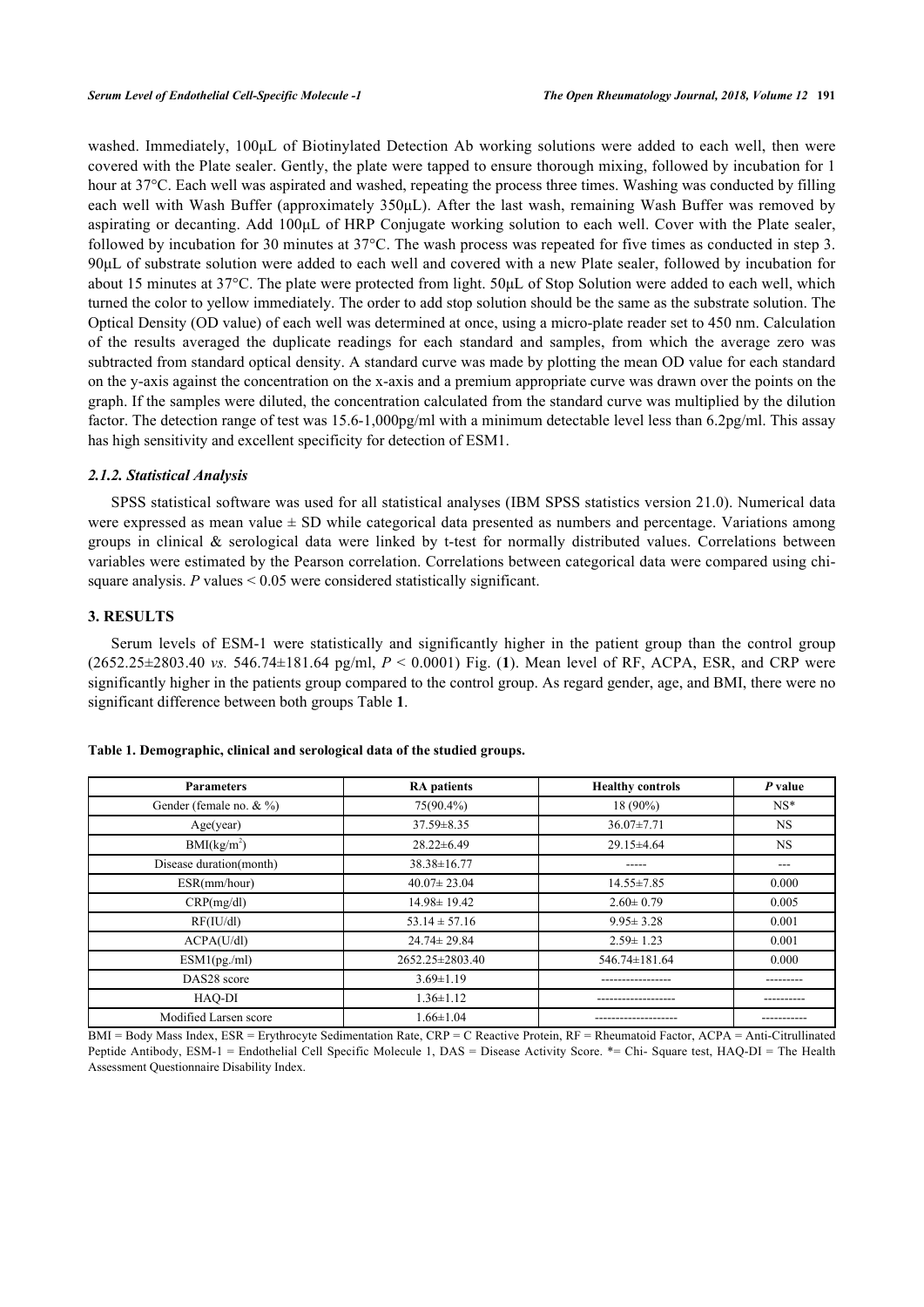

Fig. (1). ESM-1 serum levels in the studied groups.

## **3.1. In the Patient's Subgroups**

In patients with severe disease activity subgroup, compared with patients on remission; serum levels of ESM-1, CRP, ESR, and RF were (*P* < 0.0001) Fig. (**[1](#page-2-0)**) were significantly higher (*P* < 0.0001) Table **[2](#page-3-0)**. CRP and RF levels were significantly higher when compared with a patient with moderate disease activity ( $P \le 0.0001 \& 0.001$  respectively). ESM-1, CRP and RF levels were significantly higher when compared with a patient with mild disease activity (*P* < 0.0001, < 0.0001 & 0.003 respectively). HAQ-DI and modified Larsen score were significantly higher when compared with other patients' subgroups.

<span id="page-3-0"></span>**Table 2. Demographic, clinical and serological data of the RA subgroups.**

| $DAS-28$<br>Classification<br>Parameters | <b>Remission</b>  | <b>Mild Disease Activity</b> | <b>Moderate Disease Activity</b> | <b>Severe Disease Activity</b> | P value   |
|------------------------------------------|-------------------|------------------------------|----------------------------------|--------------------------------|-----------|
| Age                                      | $36.53 \pm 11.03$ | $38.87 \pm 8.11$             | $38.18 \pm 7.87$                 | $35.87 \pm 7.09$               | <b>NS</b> |
| Gender (female no & %)                   | $14(93.33\%)$     | 13(86.67%)                   | $35(92.11\%)$                    | 13(86.67%)                     | $NS*$     |
| BMI                                      | $29.57 \pm 6.99$  | $28.43 \pm 7.45$             | $28.12 \pm 8.31$                 | $26.75 \pm 9.22$               | <b>NS</b> |
| Disease duration                         | $39.40 \pm 19.67$ | $40.93 \pm 20.78$            | 37.58±14.27                      | $36.87 \pm 16.70$              | NS.       |
| DAS 28 SCORE                             | $1.94 \pm 0.19$   | $2.86 \pm 0.28$              | $4.05 \pm 0.53$                  | $5.38 \pm 0.10$                | < 0.0001  |
| <b>ESR</b>                               | $24.33 \pm 15.48$ | $36.87 \pm 34.67$            | $43.08 \pm 25.40$                | $51.40 \pm 22.16$              | < 0.0001  |
| <b>CRP</b>                               | $3.01 \pm 1.35$   | $6.80 \pm 2.20$              | $11.71 \pm 7.65$                 | $43.30 \pm 30.61$              | < 0.0001  |
| RF                                       | $20.44 \pm 15.48$ | $33.87 \pm 34.67$            | 50.19 ± 42.78                    | $112.55 \pm 86.79$             | < 0.0001  |
| <b>ACPA</b>                              | $26.25 \pm 24.99$ | $19.69 \pm 24.18$            | 21.86±28.05                      | 35.56±41.82                    | <b>NS</b> |
| ESM1                                     | 1374.54±556.12    | 1561.47±434.91               | 2989.01±647.84                   | 4565.37±437.88                 | < 0.0001  |
| HAQ-DI                                   | $0.13 \pm 0.35$   | $0.40 \pm 0.63$              | $1.60 \pm 0.72$                  | $2.93 \pm 0.26$                | < 0.0001  |
| Modified Larsen score                    | $0.4 \pm 0.62$    | $1.07 \pm 0.59$              | $1.87 \pm 0.66$                  | $3.00 \pm 0.53$                | < 0.0001  |

BMI = Body Mass Index, ESR = Erythrocyte Sedimentation Rate, CRP = C Reactive Protein, RF = Rheumatoid Factor, ACPA = Anti-Citrullinated Peptide Antibody, ESM-1 = Endothelial Cell Specific Molecule 1, DAS = Disease Activity Score.\*= Chi- Square test. HAQ-DI = The Health Assessment Questionnaire Disability Index. NB: P value between patients with severe disease activity and remission only.

*In patients with moderate disease activity*, compared with the patient with remission; ESM-1 was significantly higher ( $P = 0.040$ ) and ESR, CRP, RF, HAQ-DI, and modified Larsen score were also significantly higher ( $P = 0.008$ ,  $\leq$ 0.0001, 0.012, 0.0001 &0.0001respectively) but CRP, HAQ-DI, and modified Larsen score were significantly higher (*P*  $= 0.018, 0.0001$  & 0.0001 respectively) when compared with patient with mild disease activity.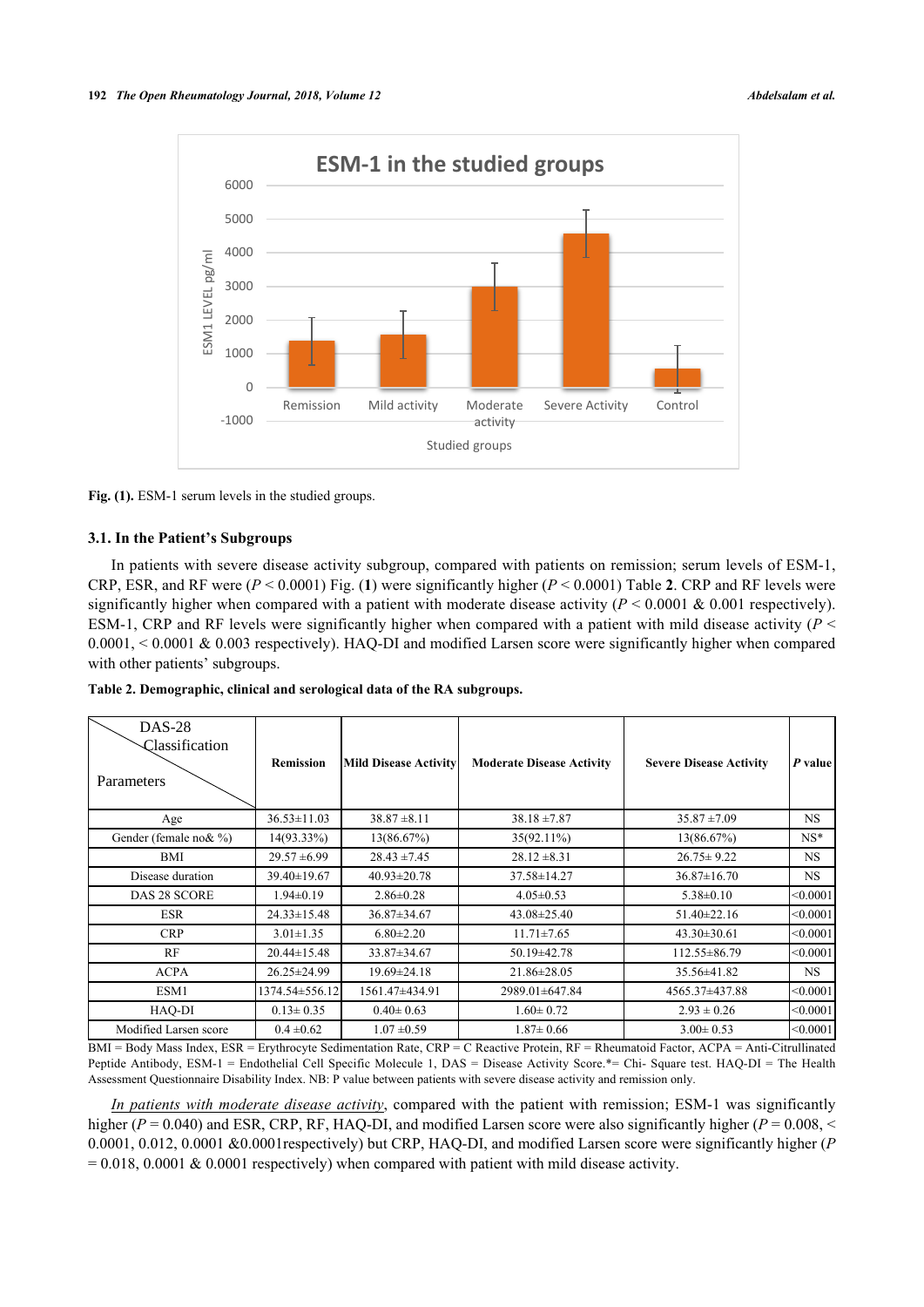In patients with mild disease activity; serum levels of ESM-1, ESR, CRP, HAG-DI, and modified Larsen score were significantly higher  $(P = 0.004, 0.034, \le 0.0001, 0.0001$  &0.0001 respectively) compared with patients with remission. ACPA levels showed insignificant differences between subgroups.

## **3.2. Correlations (Pearson Correlation)**

<span id="page-4-1"></span>In our cohort, we found that ESM-1 was positively and significantly correlated with DAS-28 score, CRP, and ESR  $(P = 0.002, 0.035 \< 0.0001$ , respectively). Also, DAS-28 score was positively and significantly correlated with HAQDIand modified Larsen score ( $P < 0.0001$ ) Table 3. We assessed the linear regression analysis curve estimation between ESM-1 as a dependent variable and DAS-28 which showed a significant correlation (r = .141- *P* < 0.0001) (Fig. **[2](#page-4-1)**).



r=.376 p<0.0001

**Fig. (2).** Curve estimation for ESM-1 and DAS-28 by linear regression analysis.

<span id="page-4-0"></span>

| Table 3. Pearson Correlation between ESM-1 and other clinical and serological data in RA patients. |  |  |  |  |  |  |  |
|----------------------------------------------------------------------------------------------------|--|--|--|--|--|--|--|
|----------------------------------------------------------------------------------------------------|--|--|--|--|--|--|--|

| <b>Parameters</b>     | <b>Pearson Correlation</b> | P value  |
|-----------------------|----------------------------|----------|
| DAS-28 score          | 0.342                      | 0.002    |
| <b>CRP</b>            | 0.232                      | 0.035    |
| <b>ESR</b>            | 0.423                      | 0.000    |
| RF                    | 0.110                      | 0.322    |
| <b>ACPA</b>           | $-.009$                    | 0.936    |
| AGE                   | 0.076                      | 0.508    |
| BMI                   | 0.640                      | 0.563    |
| Disease Duration      | $-.034$                    | 0.758    |
| HAQ-DI                | 0.892                      | < 0.0001 |
| Modified Larsen score | 0.860                      | < 0.0001 |

## **4. DISCUSSION**

RA is known by severe angiogenesis, which is required for its pathogenesis [\[20](#page-6-15)]. Moreover, the pannus tissue in RA joints displays destructive behavior and attacks and erodes the adjacent cartilage and subchondral bones [\[17\]](#page-6-12). ESM-1 serum levels increase in inflammatory disorders [[21\]](#page-6-16). Accordingly, we explored the possible link between RA disease activity and ESM-1. We found that ESM-1 serum levels were higher in patients with RA than the healthy control and is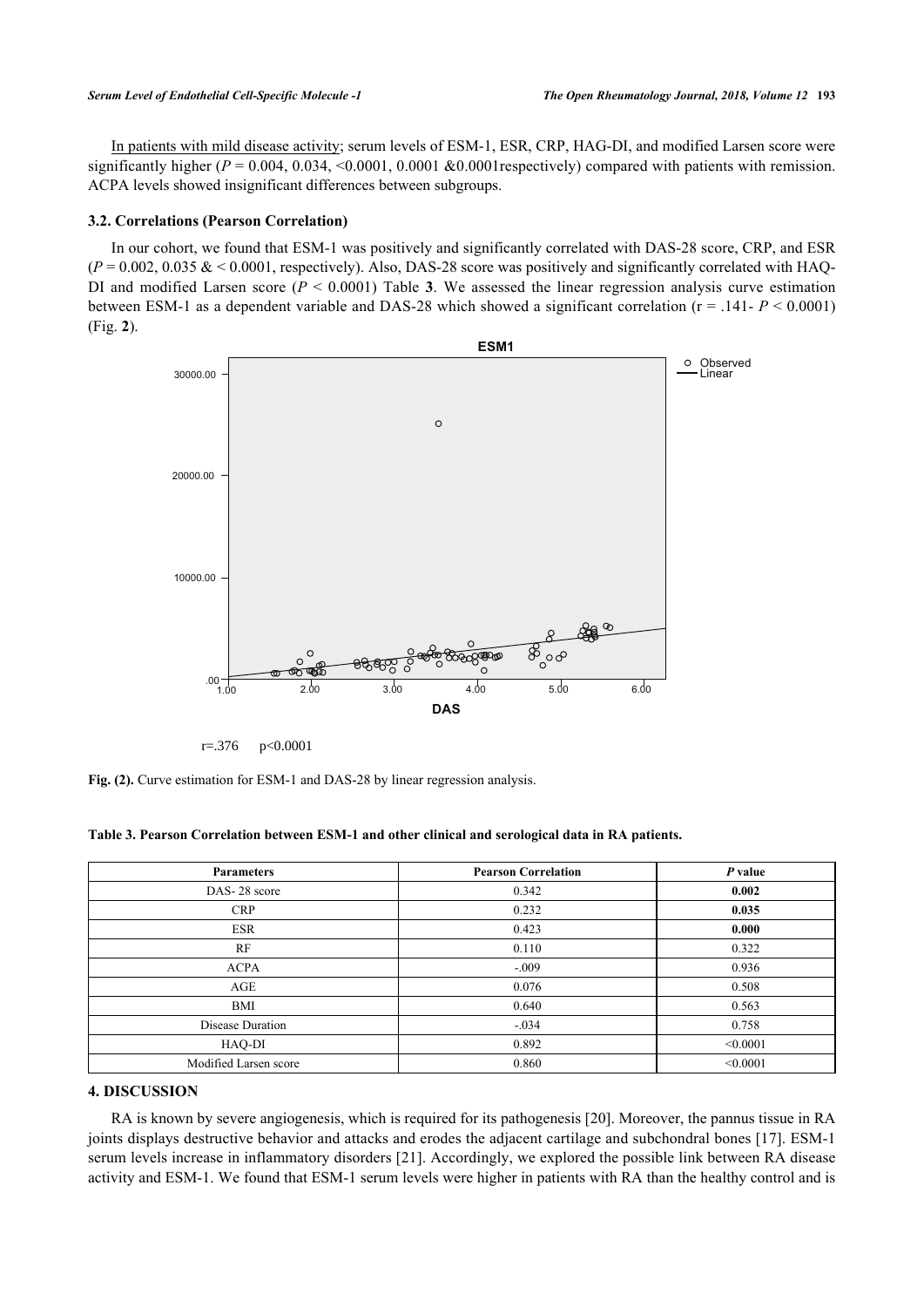significantly higher in patients with severe disease activity compared with patients with lower disease activity (Table **[2](#page-3-0)**). Moreover, its levels were positively correlated with disease activity (DAS-28), HAQ-DI and modified Larsen score (Table **[3](#page-4-0)**). This result was partially in line with others who reported the same results in juvenile RA but with lower levels in active disease than those in remission which could be secondary to drug effect or more healthy endothelial in young age and also mostly the absence of vascular disorders, mainly atherosclerosis [[22](#page-6-17)]. It is suggested that serum ESM-1 levels rise in synovial tissue of rheumatoid patients and arouse mainly by adiponectin. Furthermore, ESM-1 can induce angiogenesis, which can elucidate pannus formation [[23](#page-6-18)] and was detected in affected inflamed joints and its level was correlated with inflammation magnitude [\[23\]](#page-6-18). We reported a positive correlation between ESM-1 and ESR and CRP indicated that ESM-1 is linked to the inflammatory state in RA but another study failed to report such correlation [[22\]](#page-6-17). Others reported that ESM-1 was elevated and correlated with ESR and CRP in Behcet's disease [[14\]](#page-6-9), SLE [\[24\]](#page-6-19), SS[[25\]](#page-6-20) & IBD [\[13\]](#page-6-21). The production of ESM-1 is controlled by pro-inflammatory factors like Tumor Necrosis Factor alpha (TNF- $\alpha$ ) and also by pro-angiogenic agents, including VEGF and FGF-2 [[26](#page-7-0), [27](#page-7-1)] which may explain the high cardiovascular risk in these patients than the others and ESM-1 can be considered as a marker for vascular endothelial dysfunction [[28\]](#page-7-2). In patients subgroups, we found significantly high levels of ESR, CRP,RF, and ESM-1 in patients with severe disease activity compared with other subgroups with lower disease activity and remission indicating that ESM-1 may play a role in disease activity. As in our patients, we excluded patients with cardiovascular risk which are a main cause of elevated ESM-1. The association between RF levels and ESM-1 in our patients matched with many previous studies showing that the presence of RF antibodies were related to impaired endothelial function individually from cardiovascular risk factors, in RA patients [[29\]](#page-7-3). However, we detected no link between ESM-1 levels and body mass index while others reported a link between obesity (adipocytes) and ESM-1 mainly through adiponectin, an adipokine, which was implicated in the pathogenesis and progression of RA [[23\]](#page-6-18). We moreover found a positive correlation between ESM-1 and HAQ-DI and modified Larsen score plus a linear correlation between ESM-1 levels and DAS-28 in the studied subgroups (Fig. **[2](#page-4-1)**), which supported the link between ESM-1 and RA disease activity and highlighted the possible future use of therapeutic anti- ESM-1 in treatment of RA and management of its activity. Finally, we can concluded that ESM-1could be a biomarker for RA disease activity.

## **ETHICS APPROVAL AND CONSENT TO PARTICIPATE**

The study was approved from the Ethics Committee of the School of Medicine, Mansoura University (R1/16.10.06).

#### **HUMAN AND ANIMAL RIGHTS**

No Animals were used in this research. All human research procedures followed were in accordance with the ethical standards of the committee responsible for human experimentation (institutional and national), and with the Helsinki Declaration of 1975, as revised in 2013.

## **CONSENT FOR PUBLICATION**

All patients gave an informed consent when they were enrolled.

## **CONFLICT OF INTEREST**

The authors declare no conflict of interest, financial or otherwise.

## **ACKNOWLEDGEMENTS**

Declared none.

#### **REFERENCES**

- <span id="page-5-0"></span>[1] Ridker PM, Hennekens CH, Buring JE, Rifai N. C-reactive protein and other markers of inflammation in the prediction of cardiovascular disease in women The New Engl J Med 2000; 342(12): 836-43.
- <span id="page-5-1"></span>[2] Mota DA. L.M.H., dos Santos Neto, L.L. & de Carvalho, J.F.: Auto antibodies and other serological markers in rheumatoid arthritis: predictors of disease activity? Clin Rheumatol 2009; 28: 1127. [\[http://dx.doi.org/10.1007/s10067-009-1223-y\]](http://dx.doi.org/10.1007/s10067-009-1223-y) [PMID: [19597699](http://www.ncbi.nlm.nih.gov/pubmed/19597699)]
- <span id="page-5-2"></span>[3] Pober JS, Cotran RS. The role of endothelial cells in inflammation. Transplantation 1990; 50(4): 537-44. [\[http://dx.doi.org/10.1097/00007890-199010000-00001](http://dx.doi.org/10.1097/00007890-199010000-00001)] [PMID: [2219269\]](http://www.ncbi.nlm.nih.gov/pubmed/2219269)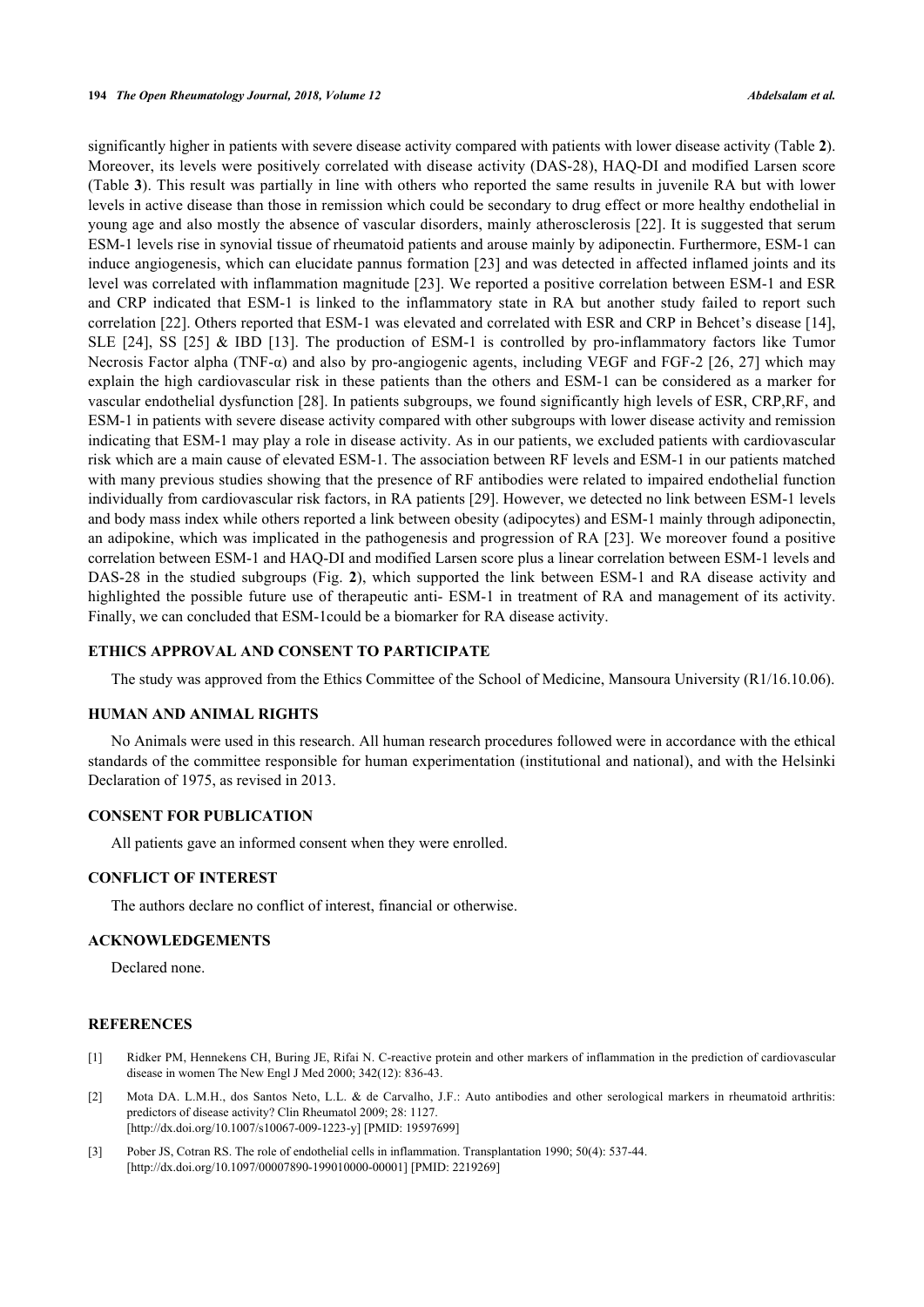<span id="page-6-0"></span>[4] Pompilio G, Capogrossi MC, Pesce M, *et al.* Endothelial progenitor cells and cardiovascular homeostasis: clinical implications. Int J Cardiol 2009; 131(2): 156-67. [\[http://dx.doi.org/10.1016/j.ijcard.2008.08.033](http://dx.doi.org/10.1016/j.ijcard.2008.08.033)] [PMID: [18823669\]](http://www.ncbi.nlm.nih.gov/pubmed/18823669)

<span id="page-6-1"></span>[5] Favero G, Paganelli C, Buffoli B, Rodella LF, Rezzani R. Endothelium and its alterations in cardiovascular diseases: Life style intervention In: BioMed Research International. 2014; 2014.

- <span id="page-6-2"></span>[6] Spinelli FR, Di Franco M, Metere A, *et al.* Decrease of asymmetric dimethyl arginine after anti-TNF therapy in patients with rheumatoid arthritis. Drug Dev Res 2014; 75: S67-9.
- <span id="page-6-3"></span>[7] Bechard D, Gentina T, Delehedde M, *et al.* Endocan is a novel chondroitin sulfate/dermatan sulfate proteoglycan that promotes hepatocyte growth factor/scatter factor mitogenic activity. J Biol Chem 2001; 276: 48341-9.
- <span id="page-6-4"></span>[8] Lassalle P, Molet S, Janin A, *et al.* ESM-1 is a novel human endothelial cell-specific molecule expressed in lung and regulated by cytokines. J Biol Chem 1996; 271: 20458-64.
- <span id="page-6-5"></span>[9] Bechard D, Meignin V, Scherpereel A, *et al.* Characterization of the secreted form of endothelial-cell-specific molecule 1 by specific monoclonal antibodies. J Vasc Res 2000; 37: 417-25.
- <span id="page-6-6"></span>[10] Mosevoll KA, Lindås R, Wendelbo O, Bruserud O, Reikvam H. Systemic levels of the endothelium-derived soluble adhesion molecules endocan and E-selectin in patients with suspected deep vein thrombosis. Springerplus 2014; 3: 571. [Internet]. [\[http://dx.doi.org/10.1186/2193-1801-3-571\]](http://dx.doi.org/10.1186/2193-1801-3-571) [PMID: [25332871](http://www.ncbi.nlm.nih.gov/pubmed/25332871)]
- <span id="page-6-7"></span>[11] Adekola H, Romero R, Chaemsaithong P, *et al.* 2014.
- <span id="page-6-8"></span>[12] Sarrazin S, Adam E, Lyon M, *et al.* Endocan or endothelial cell specific molecule-1 (ESM-1): A potential novel endothelial cell marker and a new target for cancer therapy. Biochim Biophys Acta 2006; 1765(1): 25-37. [PMID: [16168566\]](http://www.ncbi.nlm.nih.gov/pubmed/16168566)
- <span id="page-6-21"></span>[13] Voiosu T, Bălănescu P, Benguş A, *et al.* Serum endocan levels are increased in patients with inflammatory bowel disease. Clin Lab 2014; 60(3): 505-10. [PMID: [24697130\]](http://www.ncbi.nlm.nih.gov/pubmed/24697130)
- <span id="page-6-9"></span>[14] Balta I, Balta S, Koryurek OM, *et al.* Serum endocan levels as a marker of disease activity in patients with Behçet disease. J Am Acad Dermatol 2014; 70(2): 291-6. [\[http://dx.doi.org/10.1016/j.jaad.2013.09.013](http://dx.doi.org/10.1016/j.jaad.2013.09.013)] [PMID: [24176522\]](http://www.ncbi.nlm.nih.gov/pubmed/24176522)
- <span id="page-6-10"></span>[15] Béchard D, Scherpereel A, Hammad H, *et al.* Human endothelial-cell specific molecule-1 binds directly to the integrin CD11a/CD18 (LFA-1) and blocks binding to intercellular adhesion molecule-1. J Immunol 2001; 167(6): 3099-106. [\[http://dx.doi.org/10.4049/jimmunol.167.6.3099\]](http://dx.doi.org/10.4049/jimmunol.167.6.3099) [PMID: [11544294](http://www.ncbi.nlm.nih.gov/pubmed/11544294)]
- <span id="page-6-11"></span>[16] Aletaha D, Neogi T, Silman AJ, *et al.* 2010 rheumatoid arthritis classification criteria: An American College of Rheumatology/European League Against Rheumatism collaborative initiative. Ann Rheum Dis 2010; 69(9): 1580-8. [\[http://dx.doi.org/10.1136/ard.2010.138461](http://dx.doi.org/10.1136/ard.2010.138461)] [PMID: [20699241\]](http://www.ncbi.nlm.nih.gov/pubmed/20699241)
- <span id="page-6-12"></span>[17] Firestein GS. Evolving concepts of rheumatoid arthritis. Nature 2003; 423(6937): 356-61. View Article: Google Scholar: PubMed/NCBI. [\[http://dx.doi.org/10.1038/nature01661\]](http://dx.doi.org/10.1038/nature01661) [PMID: [12748655](http://www.ncbi.nlm.nih.gov/pubmed/12748655)]
- <span id="page-6-13"></span>[18] Rau R, Herborn G. A modified version of Larsen's scoring method to assess radiologic changes in rheumatoid arthritis. J Rheumatol 1995; 22(10): 1976-82. [PMID: [8992004\]](http://www.ncbi.nlm.nih.gov/pubmed/8992004)
- <span id="page-6-14"></span>[19] Fries JF, Spitz P, Kraines RG, Holman HR. Measurement of patient outcome in arthritis. Arthritis Rheum 1980; 23(2): 137-45. [PubMed]. [\[http://dx.doi.org/10.1002/art.1780230202](http://dx.doi.org/10.1002/art.1780230202)] [PMID: [7362664\]](http://www.ncbi.nlm.nih.gov/pubmed/7362664)
- <span id="page-6-15"></span>[20] Weber AJ, De Bandt M. Angiogenesis: General mechanisms and implications for rheumatoid arthritis. Joint Bone Spine 2000; 67(5): 366-83. [PMID: [11143903\]](http://www.ncbi.nlm.nih.gov/pubmed/11143903)
- <span id="page-6-16"></span>[21] Sarrazin S, Lyon M, Deakin JA, *et al.* Characterization and binding activity of the chondroitin/dermatan sulfate chain from Endocan, a soluble endothelial proteoglycan. Glycobiology 2010; 20(11): 1380-8. [\[http://dx.doi.org/10.1093/glycob/cwq100](http://dx.doi.org/10.1093/glycob/cwq100)] [PMID: [20581009\]](http://www.ncbi.nlm.nih.gov/pubmed/20581009)
- <span id="page-6-17"></span>[22] Yilmaz Y, Durmuş RB, Saraçoğlu B, Şahin S, *et al.* The assessment of serum endocan levels in children with juvenile idiopathic arthritis. Arch Rheumatol 2018; 3(x): i-vi. [\[http://dx.doi.org/10.5606/ArchRheumatol.2018.6528\]](http://dx.doi.org/10.5606/ArchRheumatol.2018.6528) [PMID: [30207559](http://www.ncbi.nlm.nih.gov/pubmed/30207559)]
- <span id="page-6-18"></span>[23] Kim KS, Lee YA, Ji HI, *et al.* Increased expression of endocan in arthritic synovial tissues: Effects of adiponectin on the expression of endocan in fibroblast-like synoviocytes. Mol Med Rep 2015; 11(4): 2695-702. [\[http://dx.doi.org/10.3892/mmr.2014.3057\]](http://dx.doi.org/10.3892/mmr.2014.3057) [PMID: [25483913](http://www.ncbi.nlm.nih.gov/pubmed/25483913)]
- <span id="page-6-19"></span>[24] Icli A, Cure E, Cure MC, et al. Endocan levels and subclinical atherosclerosis in patients with systemic lupus erythematosus. Angiology 2016; 67(8): 749-55. [\[http://dx.doi.org/10.1177/0003319715616240\]](http://dx.doi.org/10.1177/0003319715616240) [PMID: [26614790](http://www.ncbi.nlm.nih.gov/pubmed/26614790)]
- <span id="page-6-20"></span>[25] Bălănescu P, Lădaru A, Bălănescu E, Voiosu T, Băicuş C, Dan GA. Endocan, novel potential biomarker for systemic sclerosis: Results of a pilot study. J Clin Lab Anal 2016; 30(5): 368-73. [\[http://dx.doi.org/10.1002/jcla.21864](http://dx.doi.org/10.1002/jcla.21864)] [PMID: [26331941\]](http://www.ncbi.nlm.nih.gov/pubmed/26331941)